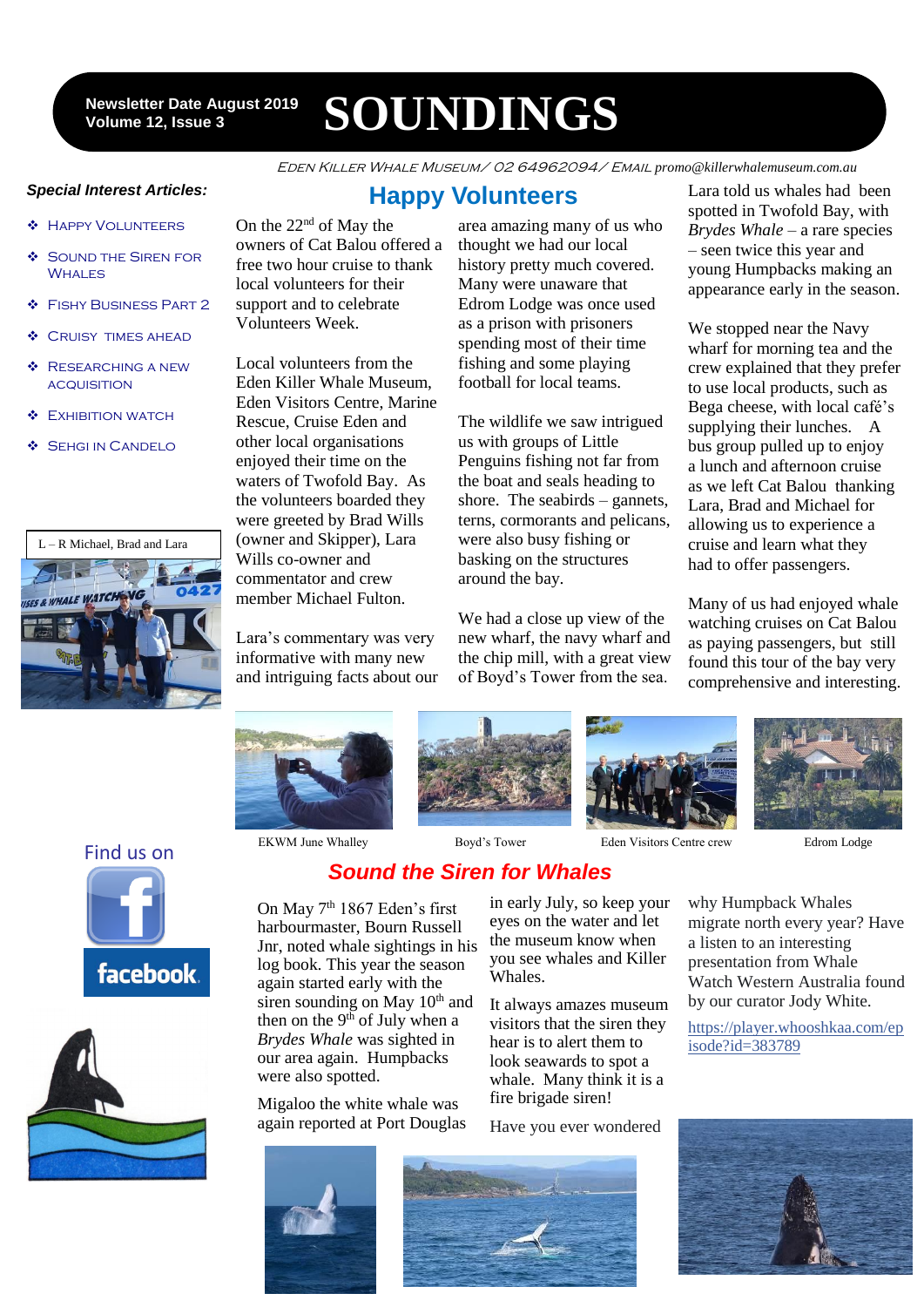#### **SOUNDINGS Page 2 of 4**



Shark Industries LTD evolves in Eden. EKWM Mako Shark model



Above: Fish Industries Ltd Prospectus, 1934 EKWM Collection

Below: AFI Letterhead Boat building sheds, Cattle Bay before the cannery buildings were built. EKWM Collection







# *Fishy Business – Continues*

*EKWM curator Jody White continues her research on the unusual beginnings of the Eden cannery.*

In 1933, another public meeting in Eden endorsed a proposal by a prospective new company (*Fish Industries Ltd*) to continue the vision of *Shark Industries Ltd* with JR Logan voting against it. Within two months the Quarantine Bay site had been secured and clearing of the site began. Plans were approved for a substantial industrial precinct including a wharf and ship building works, boiling down works, factory, fisheries, freezing works, sawmill, skin drying and packing store, tanneries and whaling station. It was hoped that further expansion would include a fertiliser department, glue making and fish powder department, a social hall and garages. The local newspaper congratulated those involved in the work, including the company solicitor, *W G Hancock*. The optimistic *Magnet* newspaper included two photographs of the Quarantine Bay site. In January 1934, a 35hp colonial type multi-tubular boiler (for steam) was delivered to Eden's main wharf and transported by Tom McMahon's motor lorry around to Quarantine Bay.

By April trouble began. The building contractor, back from holiday leave, terminated his association with the project. The Magnet assured readers that *another builder is shortly to be appointed*. A month later *Fish Industries Ltd* was in court owing £300 in outstanding wages. By July a liquidator was appointed to

settle the affairs of the company.

Two years after the start of the factory at Quarantine Bay, *Fish Industries Limited*'s solicitor was gaoled, serving two years for embezzlement. Solicitor WG Hancock argued that he gained no personal benefit, that the expenses grew beyond the money held in trust. Unwilling to face the disappointment of investors he created a new set of books!

Mr Russell continued to have an association with the Quarantine Bay fish processing site under a new company (*Australian Canneries & Fish Food Products*) proposed in 1938. Considered an expert in the by-product processing industry, he was retained as production manager. Eleven months later another company formed, *Eden Fish Industries*, with Mr G T Russell again. It's unclear as to how things proceed from thereon, the only mention of the *Australian Canneries* site at Quarantine Bay being given as a reference point of a local fish catch in 1941.

In 1940, Isadore Levy and George Midwood established a fish cannery and food preserving factory on the north-western aspect of Eden's Lake Curalo (Palestine), chosen for its access to water, to the lake and Two Mile Creek. It was awarded a five year access license. Salmon were in short supply later in the year so the cannery trialled tuna, captured by the CSIR[O]'s

ship, *Wareen*. Between May and August 1941, valuable orders from the Australian Army for supplies of canned salmon were keeping the cannery busy. By 1944 there were signs of trouble with the cannery closing due to trouble in securing local fish supplies. A reorganisation of the company was announced later in the year promising two modern trawlers would be added to the fishing fleet immediately, with two more to be built later. Two large rock pens were planned to keep the cannery supplied with enough fish to keep two shifts a day operating all year round. Hopes were pinned on the war time needs of Britain and the Red Cross for tinned salmon. Fish soup and paste products were envisaged to expand the product range further. Fifty homes were planned for returned service personnel and their families who might employed at the cannery.

By 1945, *Fantham's International Transport* and *Adams, Clayton & Co* had taken over the Twofold Bay Canneries at Palestine. A new public company (*Australian Fishing Industries Ltd)* was formed and took over the cannery, as well as the ice making and boat building enterprises under the *South Coast Co-op Ship Building Development Society* at Cattle Bay operated by Adams, Clayton & Co. From there the cannery continued to grow with a change of ownership including Green's, Kraft and Heinz until it ultimately closed in 1999.

*The display 'Canned' can be seen at the Eden Killer Whale Museum closing on October the 13th .*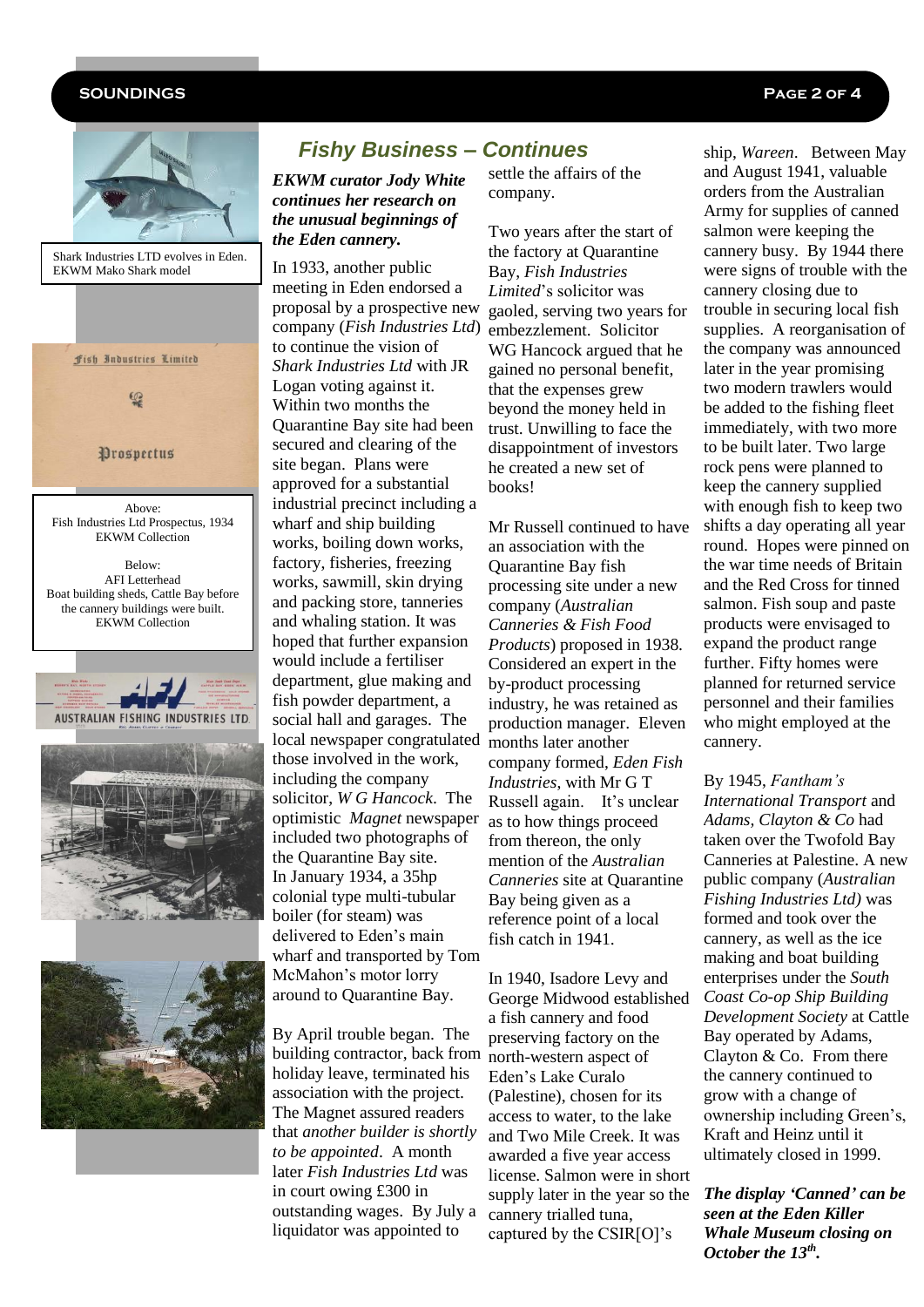#### **SOUNDINGS Page 3 of 4**

### *Cruisy Times Ahead*

Ships cruising into Eden this season will now tie up at our new wharf extension in Twofold Bay, with the official opening in August of the 44 million dollar wharf. It will be dwarfed by a variety of huge ships – one 12 tiers high.



We are still waiting to see how many ships will be in our waters with P&O perhaps to add to our scheduled 21 ships. Our busiest month will be February 2020 with 9 ships expected.

There will be further developments to come as the buildings in the port precinct are redesigned.

EKWM has documented all these changes with **Cruising Forward,** a display opening on October  $18<sup>th</sup>$ . This lovely painting by artist Ida Akkerman is a record of times past when ships anchored beyond the breakwater. Passengers were then brought to shore by tenders. We lost some ships when the seas became choppy. Not so now when they can safely tie up at the wharf.

EKWM has been documenting the history of cruise ships in Eden for our museum collection since they first graced our shores.

opening 18 October Cruising Forward



Progress comes to Eden Ida Akkerman

#### **Researching a new acquisition – Part 1**

Family historians will understand the rabbit-hole phenomenon when undertaking research. One thread of information takes you on a journey from one avenue to another, sometimes quite far removed from where you started! This article, researched by curator Jody White, describes the delightful journey of fact finding in order to understand a recent donation to the Museum. Donated in May, an album containing 46 photographs documents the cold, wet and dirty work of whaling aboard a Norwegian factory ship, and its associated whale chasers. Little was known about the album when it arrived so when a digital scan of the stern of one vessel revealed part of a name, so began the pulling of threads to unravel its history. Thanks to the marvellous wonder that is TROVE, an initial search revealed a wedding, an interest in sharing knowledge, and a love of fishing. But who was *Mr Erling Aagaard* and how did a Norwegian come to settle in Hawthorn, Victoria? Erling was born on 14 April 1905 in Narvik, in Northern Norway. Thanks to the Gulf

Stream, Narvik remains an ice-free industrial port surrounded by picturesque mountains that today are a hiker's and an alpine snowskier's delight. Passenger records held by the National Archives of Australia reveal that Erling arrived at Point Cloates, Western Australia on August the  $10^{th}$  1928 aboard the deep tanker, *Thor Minor*. (The *Norwegian Bay Whaling Corporation* operated at Point Cloates, located about halfway between Coral Bay and Exmouth). Shipping and passenger lists show the 23 year-old Norwegian travelled from Sydney to Wellington, New Zealand via the RMS *Makura* on 1 November 1928. By July 1930, Erling had left Christchurch for Hamilton to join the Para Rubber Company. However in the interim, he was giving talks to local clubs, appeared on Christchurch radio and had published articles about his time associated with the factory whaling ship, *C A Larsen*. It is here that we can determine that he was one of around 2,000 men

associated with the whaling operations of the Ross Sea Whaling Company of Sandefjord. Between 1923 and 1933 the company made nine expeditions to the Ross Sea before a market glut of whale oil forced them westward to South Africa. Newspaper articles from this period describe the brutal conditions faced by workers, from sub-zero temperatures on deck to the confines of their quarters below deck, which were uncomfortably fiery given their proximity to the boilers used to try out the oil. Around 1935, Erling meets Lucy Murray Andreas, the daughter of a wealthy Sydney family who was in New Zealand on holidays. By December 1936, their engagement is announced and Erling travels to Sydney for their nuptials.

#### *This story, researched by our curator Jody White, will be continued in our next edition.* Due to the Collection Manager's

absence for 7 weeks, requests for access to the collection, images or loans must be submitted by 1 August 2019. The Collection Manager will be able to attend to requests again the week of 21 October.



*Thor Minor* – Arne Gndersen



The Norwegian whale chaser's *Star* fleet in the Ross Sea, c1928-1930. Erling

Aagaard Collection.



The marriage of Erling & Lucy Aagaard (nee Andreas), St Stephen's Church, Sydney, 1936.